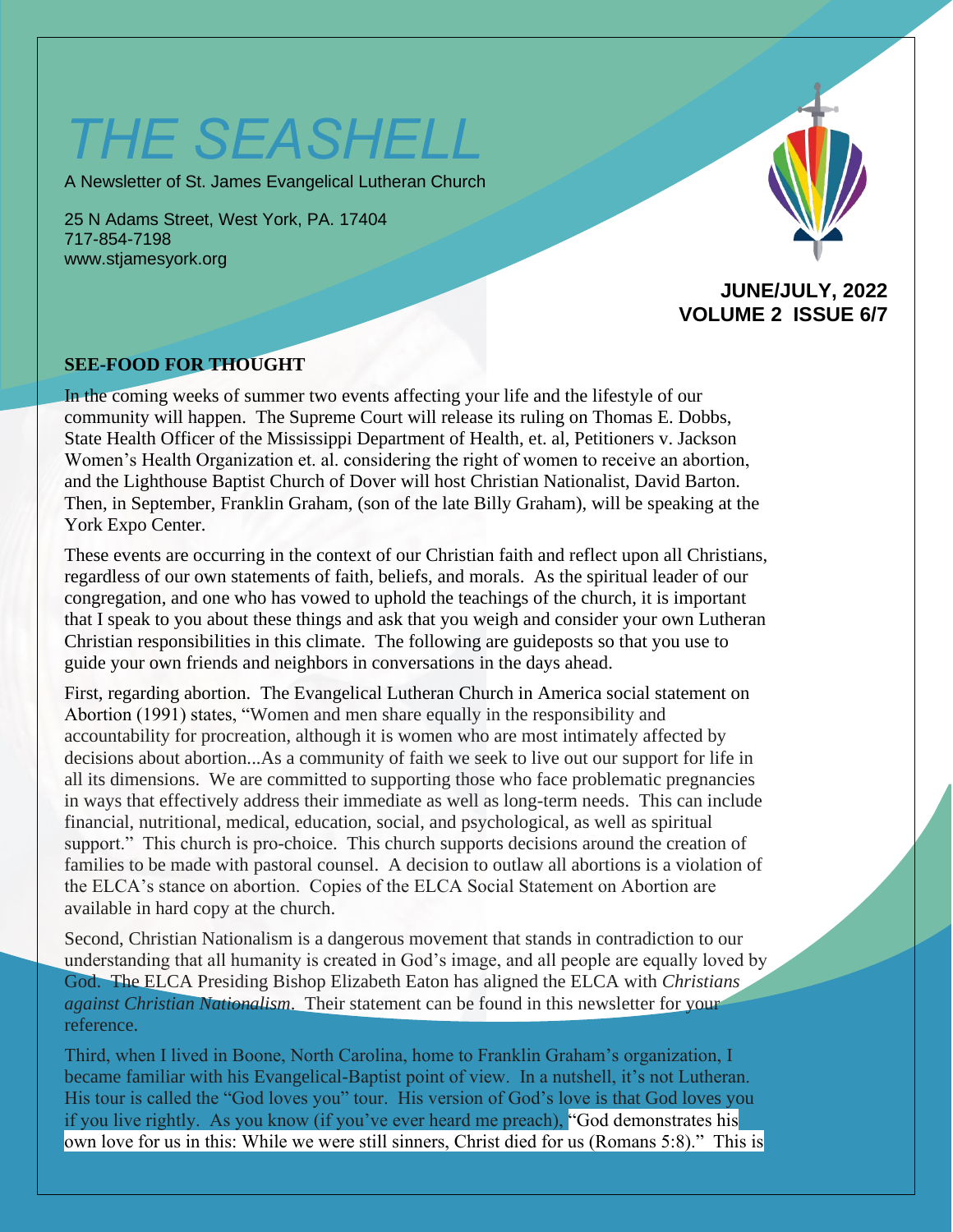the good news for us, and I hope it is that which you share with your friends, neighbors, and acquaintances this summer as our faith is used as a political weapon, and for selfaggrandizing glory.

May the peace of God which surpasses all understanding keep our hearts and minds in Christ Jesus.

#### *Pastor Liz Polanzke*

#### **CHRISTIANS AGAINST CHRISTIAN NATIONALISM: A STATEMENT OF CHRISTIAN LEADERS IN THE U.S.A.**

As Christians, our faith teaches us everyone is created in God's image and commands us to love one another. As Americans, we value our system of government and the good that can be accomplished in our constitutional democracy. Today, we are concerned about a persistent threat to both our religious communities and our democracy — Christian nationalism.

Christian nationalism seeks to merge Christian and American identities, distorting both the Christian faith and America's constitutional democracy. Christian nationalism demands Christianity be privileged by the State and implies that to be a good American, one must be Christian. It often overlaps with and provides cover for white supremacy and racial subjugation. We reject this damaging political ideology and invite our Christian brothers and sisters to join us in opposing this threat to our faith and to our nation.

As Christians, we are bound to Christ, not by citizenship, but by faith. We believe that:

- People of all faiths and none have the right and responsibility to engage constructively in the public square.
- Patriotism does not require us to minimize our religious convictions.
- One's religious affiliation, or lack thereof, should be irrelevant to one's standing in the civic community.
- Government should not prefer one religion over another or religion over nonreligion.
- Religious instruction is best left to our houses of worship, other religious institutions and families.
- America's historic commitment to religious pluralism enables faith communities to live in civic harmony with one another without sacrificing our theological convictions.
- Conflating religious authority with political authority is idolatrous and often leads to oppression of minority and other marginalized groups as well as the spiritual impoverishment of religion.
- We must stand up to and speak out against Christian nationalism, especially when it inspires acts of violence and intimidation—including vandalism, bomb threats, arson, hate crimes, and attacks on houses of worship—against religious communities at home and abroad.

Whether we worship at a church, mosque, synagogue, or temple, America has no secondclass faiths. All are equal under the U.S. Constitution. As Christians, we must speak in one voice condemning Christian nationalism as a distortion of the gospel of Jesus and a threat to American democracy.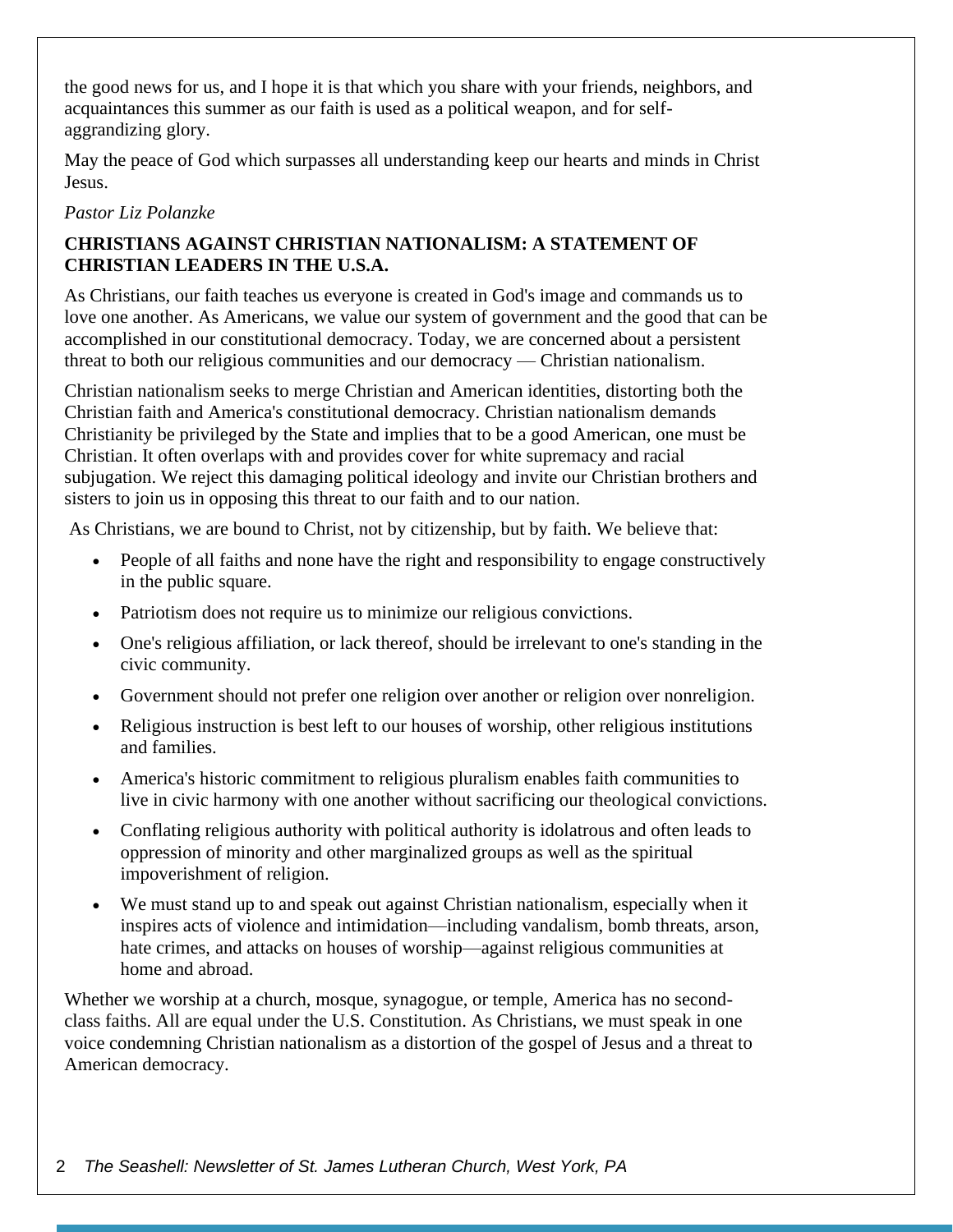#### **CREDO INSERTS**

Every week for several weeks this year a Credo "I believe" insert has been stapled to the weekly news sheets in church. If you are interested in obtaining a single compiled book of these statements about our faith and practice as Lutherans, please e-mail Pastor Liz. If we have sufficient interest, then we may compile the books for a small cost.

#### **WORSHIP COMMITTEE MEETING**

The Worship Committee met before Easter to review the liturgical practices to date and discuss the remainder of this calendar year. Among those decisions were to establish Christmas Eve services at 6 and 10 PM. Now, you can plan ahead and put them on your calendar and get your family ready!

#### **FAREWELL AND GOSPEED TO JACOB DRAWBAGH**

Jacob has joined the Navy and will be leaving for Basic Training in June. We will offer him a farewell and Godspeed at our service on June 12, 2022. We will be presenting him with a gift from the congregation at that time.

#### **VACATION BIBLE SCHOOL**

VBS will be June  $20^{th}$  through June  $23^{rd}$  6pm-8:30pm.

#### **COUNCIL MEETING SCHEDULE FOR 2022**

Every Fourth Sunday after Sunday School. June 26, No Meeting in July, August 28, September 25, October 23, November 27, December 18 (Third Sunday)

#### **LEARN**

#### **ADULT SUNDAY SCHOOL SCHEDULE**

#### **Teachers: Mike Cooper, Mark Snyder, Shirley Trout, Pastor Liz Polanzke Junior Sunday School**

Sonja Hoke, Ann Marie Loucks, and Peggy Funkhouser are a team teaching the junior class  $(2^{nd}$ - 6<sup>th</sup> grade). The juniors will be studying the book of **Luke** this the spring.

**Confirming and Confirmed Youth Class** are using **The Wired Word** curriculum in addition to the activities of catechesis.

#### **PRAY**

**PHONE PRAYER CHAIN** is an important quick prayer service ministry for members of St. James. Those wanting to add a name to the phone prayer chain are asked to please contact Pastor Liz 717-654-2334, and you may also call Shirley Trout, 717-846-4784, Janice Sewell, 717-767-4122, or Deb Meckley, 717-764-0372 for prayer.



#### **WORSHIP**

#### **WORSHIP SERVICES ARE AT 9:00 AM AND OFFERED IN-HOUSE AND LIVESTREAMING VIA FACEBOOK AND YOUTUBE.**

#### **ALTAR FLOWERS**

Sponsors for 2022 - \$38 per week The Chart for 2022 sponsors has been posted on the Adams Street bulletin board. Please sign-up!

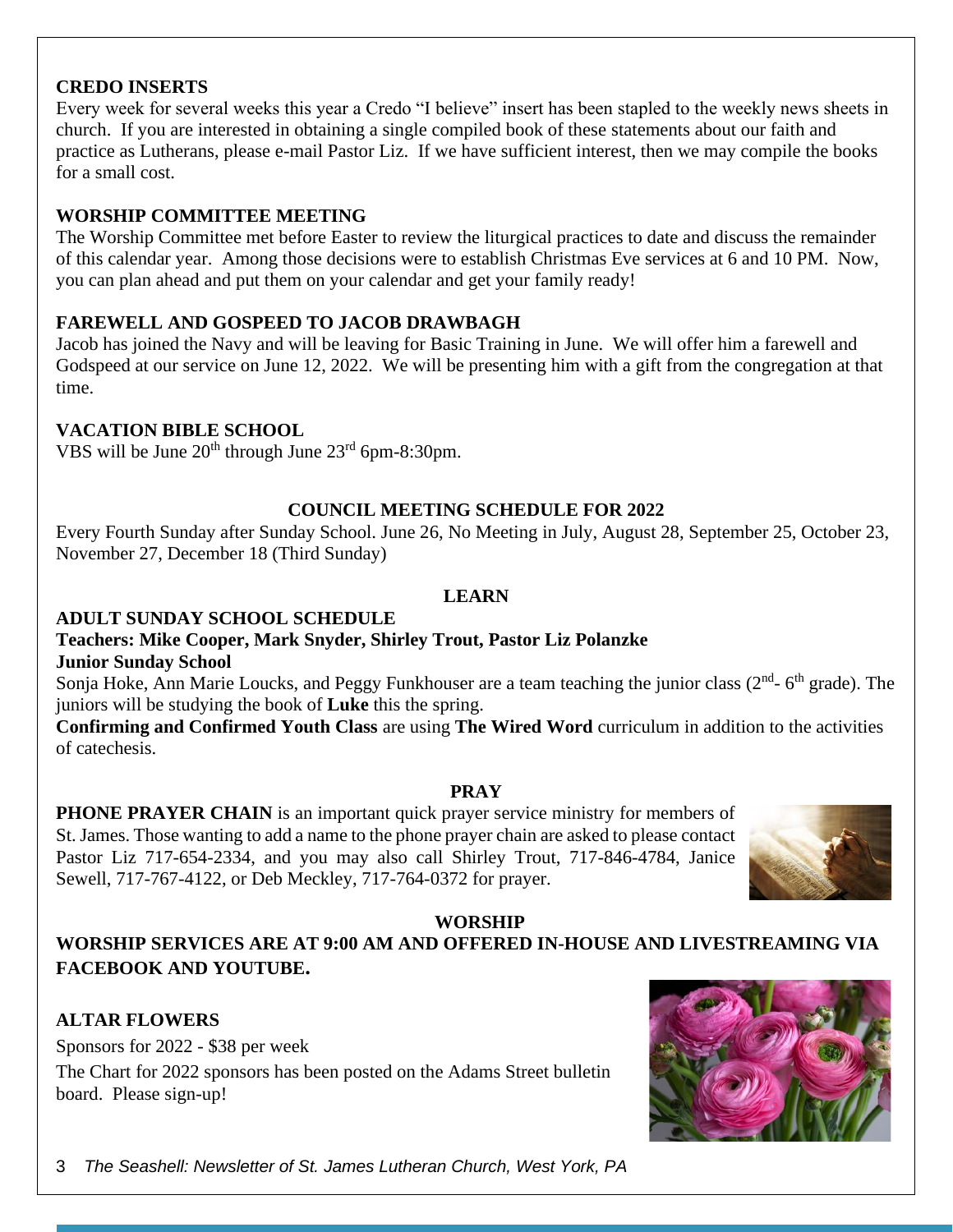#### **INVITE**

#### **VACATION BIBLE SCHOOL**

VBS will be June  $20^{th}$  through June  $23^{rd}$  6pm-8:30pm.

**CHURCH GARDEN NIGHT**: Bring your gloves and implements of destruction to weed the Memorial Garden on Wednesday, June 8 at 5:30 pm. See you there!

**Calling all Veterans or Families with members in the military** On June 12, we will be sending Jacob Drawbaugh off to basic training to being his service with the Navy. We will do this with special prayer petitions (and of course, we'll be singing "Eternal Father, Strong to Save"). If you would like to offer a prayer petition, that is a prayer in 2-3 sentences, please e-mail or give it to Pastor Liz before worship that day. (A week in advance is appreciated). [lpolanzke@yahoo.com](mailto:lpolanzke@yahoo.com)

#### **SERVE**

#### **SOCIAL MINISTRY COMMITTEE** West York Bulldog Pantry: We will not be collecting food items for the



months of May, June, and July. Thank you to everyone for your donations.

A special thank you from Social Ministry on behalf of the Bulldog Pantry for the funds received from the Lenten Special Envelopes. We were able to forward \$490 to the pantry.

The next Social Ministry meeting will be on September  $12<sup>th</sup>$ .

#### **HAM & CHEESE PRETZEL SANDWICH SALE**

Proceeds (\$758) from the May Sandwich Sale went to Sami McConnell, Pastor McConnell's granddaughter to help with her day-to-day care and expenses.



The next Ham and Cheese Pretzel Sandwich Sale will be in August. The deadline for ordering will be August  $28<sup>th</sup>$ . Pick up will be September  $7<sup>th</sup>$ .

#### **BREAKFAST BLESSINGS**

.

The breakfast is growing as the word gets out that we are back indoors.

We are averaging around 55-60 a month. We are looking for donations of toilet paper, paper towels, laundry soap, dish soap and body wash. Everyone appreciates the hot meal they receive and the household items and hygiene items we hand out. We would like to thank Weis Market, Sunshine Workers and the Congregation for their continued support to our community outreach program.

#### **ENCOURAGE**

**OUR COFFEE/FELLOWSHIP TIME:** Following worship time please join with us in the social room for refreshments and fellowship. Volunteers are needed to host weekly social time. Please sign up on Adams St. bulletin board.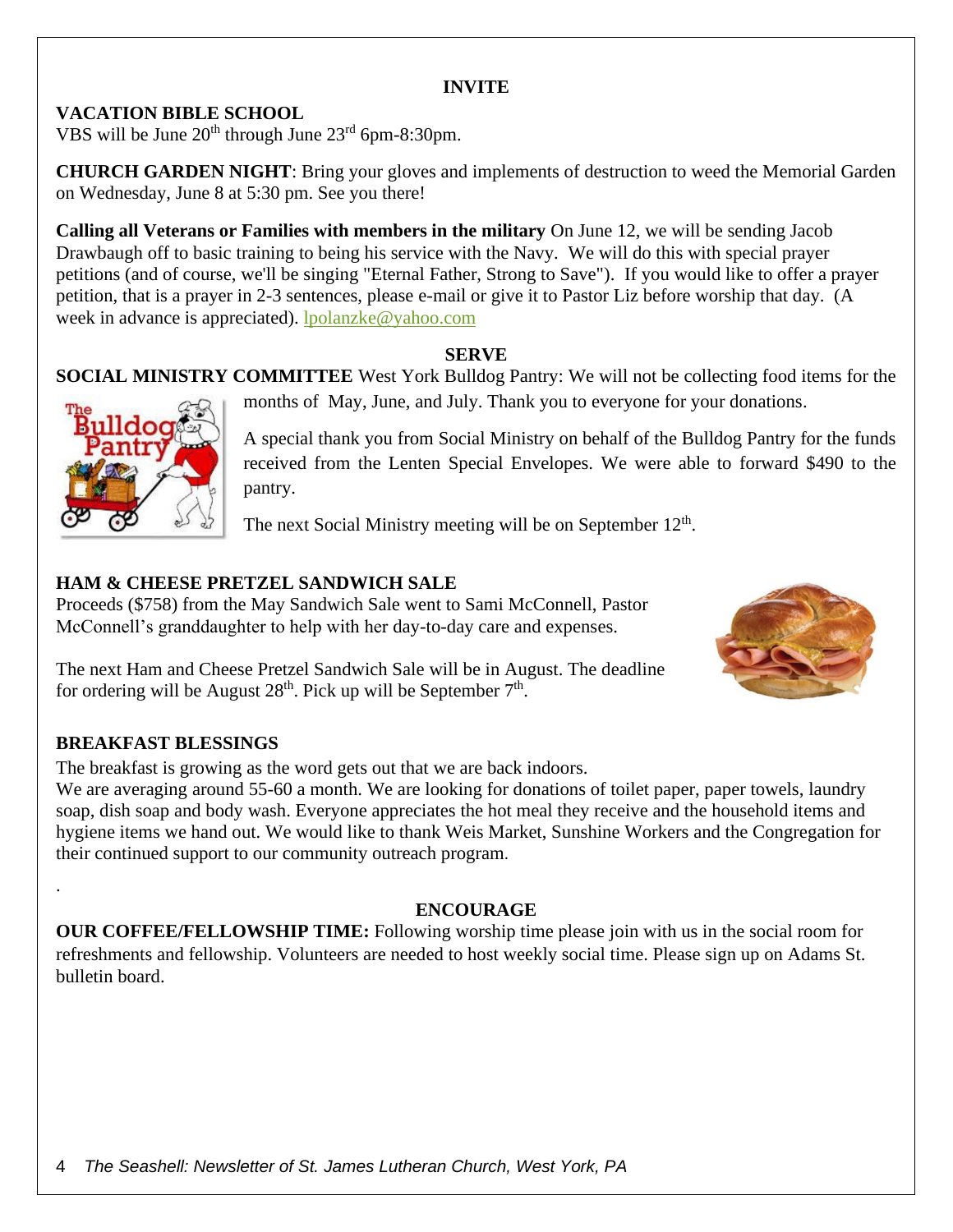### **LITURGY" IS THE WORK OF THE PEOPLE**

The word "liturgy" means "the work of the people". It takes a cast of dozens to offer worship every Sunday.

All worshippers are asked to participate in assisting with worship. There are many opportunities. Now, that we have returned to communing at the altar and singing, we need as many hands-on deck as possible. If you are able to help, please consider joining the choir or serving as an usher, communion assistant, lector, tech operator, nursery team member or altar guild member. Instructions and training are available in all positions.

=============================================================================

## *WORSHIP ASSISTANTS SCHEDULE FOR JUNE & JULY*

| June 5th<br><b>Day of Pentecost</b><br>Council Member of the Month: Rod Drawbaugh<br>Ushers: Marie Drawbaugh, Bethany Drawbaugh<br>Altar Guild: Carol Knaub, Bonnie Loucks                                  | <b>Red</b><br>Lector: Phil Kern<br><b>Communion Assistant: Gabe Besore</b><br>Nursery: Sue Brodbeck & Sonja Hoke                                      |
|-------------------------------------------------------------------------------------------------------------------------------------------------------------------------------------------------------------|-------------------------------------------------------------------------------------------------------------------------------------------------------|
| June 12 <sup>th</sup><br><b>The Holy Trinity</b><br>Council Member of the Month: Rod Drawbaugh<br>Ushers: Vicki Besore, Gabe Besore<br>Altar Guild: Steph Laird, Pat Mummert<br>=========================== | White<br>Lector: Rod Drawbaugh<br><b>Communion Assistant: Sue Brodbeck</b><br>Nursery: Ann Marie Loucks, Kelly Scott<br>============================= |
| June 19th<br>2 <sup>nd</sup> Sunday Pentecost<br>Council Member of the Month: Rod Drawbaugh<br>Ushers: Kay Gerrick, Ken Gerrick<br>Altar Guild: Pat Reigert, Deb Meckley                                    | Green<br>Lector: Mark Snyder<br><b>Communion Assistant: Theresa Scheuing</b><br>Nursery: Sue Brodbeck & Sonja Hoke                                    |
| June 26 <sup>th</sup><br>3rd Sunday Pentecost<br>Council Member of the Month: Rod Drawbaugh<br>Ushers: Marie Drawbaugh, Bethany Drawbaugh<br>Altar Guild: Norma Smith, Deb Starner                          | <b>Green</b><br>Lector: Debra Meckley<br><b>Communion Assistant: Mark Snyder</b><br>Nursery: Ann Marie Loucks, Kelly Scott                            |
| July 3rd<br>4th Sunday Pentecost<br>Council Member of the Month: Rod Drawbaugh<br>Ushers: Vicki Besore, Gabe Besore<br>Altar Guild: Aurela Wilhelm, Theresa Scheuing                                        | Green<br>Lector: Jeff Laird<br><b>Communion Assistant: Dennis Wagner</b><br>Nursery: Sue Brodbeck & Sonja Hoke<br>======================              |
| ===================================<br>5th Sunday Pentecost<br>July 10th<br>Council Member of the Month: Rod Drawbaugh<br>Ushers: Kay Gerrick, Ken Gerrick<br>Altar Guild: Vicki Besore, Linda Kern         | <b>Green</b><br>Lector: Carol Knaub<br><b>Communion Assistant: Gabe Besore</b><br>Nursery: Ann Marie Loucks, Kelly Scott                              |
| July 17th<br>6th Sunday Pentecost<br>Council Member of the Month: Rod Drawbaugh<br>Ushers: Marie Drawbaugh, Bethany Drawbaugh<br>Altar Guild: Carol Knaub, Bonnie Loucks                                    | <b>Green</b><br>Lector: Phil Kern<br><b>Communion Assistant: Ruth Hoover</b><br>Nursery: Sue Brodbeck & Sonja Hoke                                    |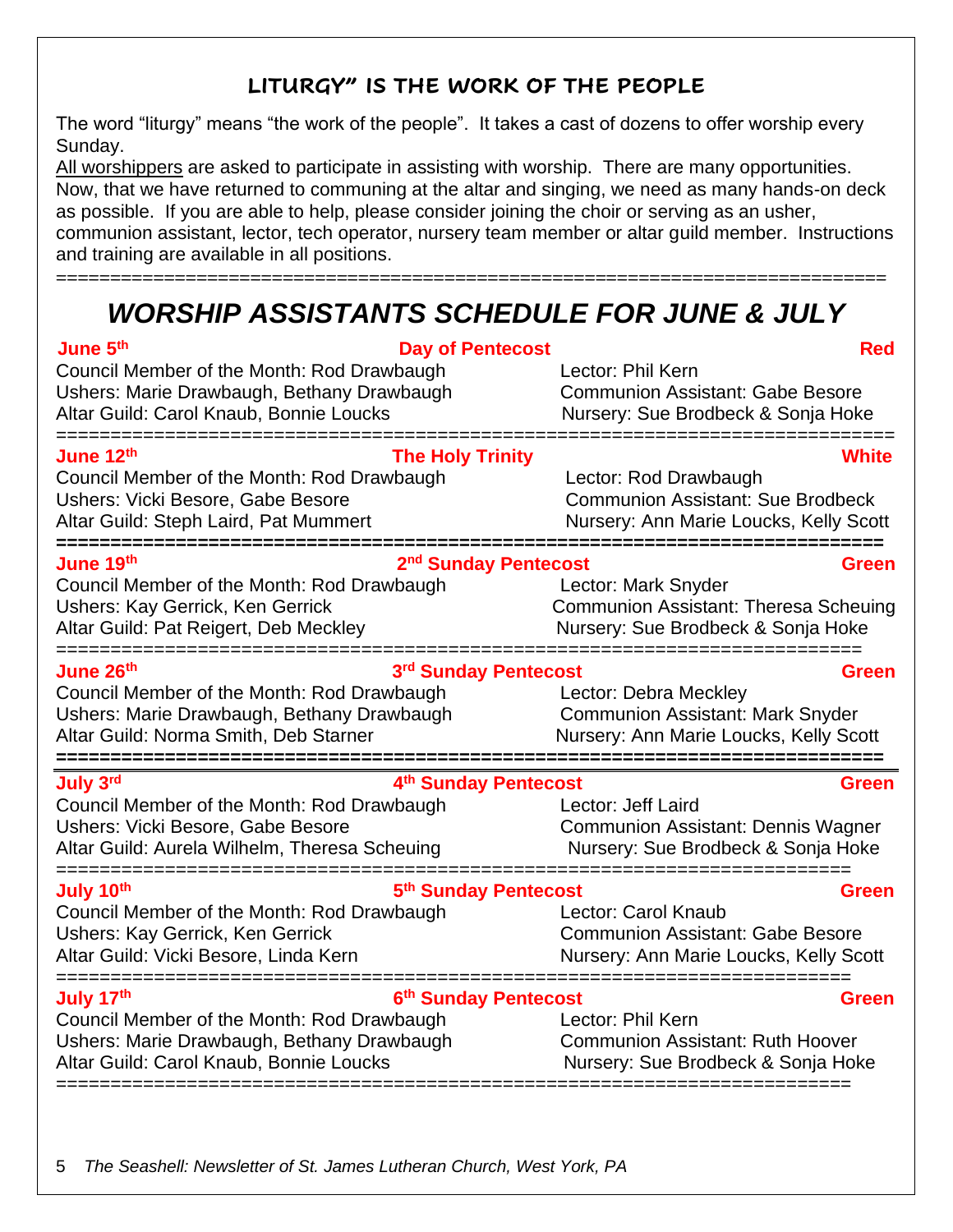| July 24th                                  | 7th Sunday Pentecost             | <b>Green</b>                                 |
|--------------------------------------------|----------------------------------|----------------------------------------------|
| Council Member of the Month: Rod Drawbaugh |                                  | Lector: Phil Kern                            |
| Ushers: Vicki Besore, Gabe Besore          |                                  | <b>Communion Assistant: Theresa Scheuing</b> |
| Altar Guild: Steph Laird, Pat Mummert      |                                  | Nursery: Ann Marie Loucks, Kelly Scott       |
| July 31 <sup>st</sup>                      | 8 <sup>th</sup> Sunday Pentecost | <b>Green</b>                                 |
| Council Member of the Month: Rod Drawbaugh |                                  | Lector: Debra Meckley                        |
| Ushers: Kay Gerrick, Ken Gerrick           |                                  | <b>Communion Assistant: Jeff Laird</b>       |
| Altar Guild: Deb Meckley, Pat Reigert      |                                  | Nursery: Sue Brodbeck & Sonja Hoke           |
| Aug 7th                                    | 9th Sunday Pentecost             | <b>Green</b>                                 |
| Council Member of the Month: Mike Cooper   |                                  | Lector: Mark Snyder                          |
| Ushers: Marie Drawbaugh, Bethany Drawbaugh |                                  | <b>Communion Assistant: Debra Meckley</b>    |
| Altar Guild: Norma Smith Theresa Scheuing  |                                  | Nursery: Ann Marie Loucks, Kelly Scott       |

**July 24th**

6 *The Seashell: Newsletter of St. James Lutheran Church, West York, PA*

**www.stjamesyork.org | 717-854-7198 | secretary@stjamesyork**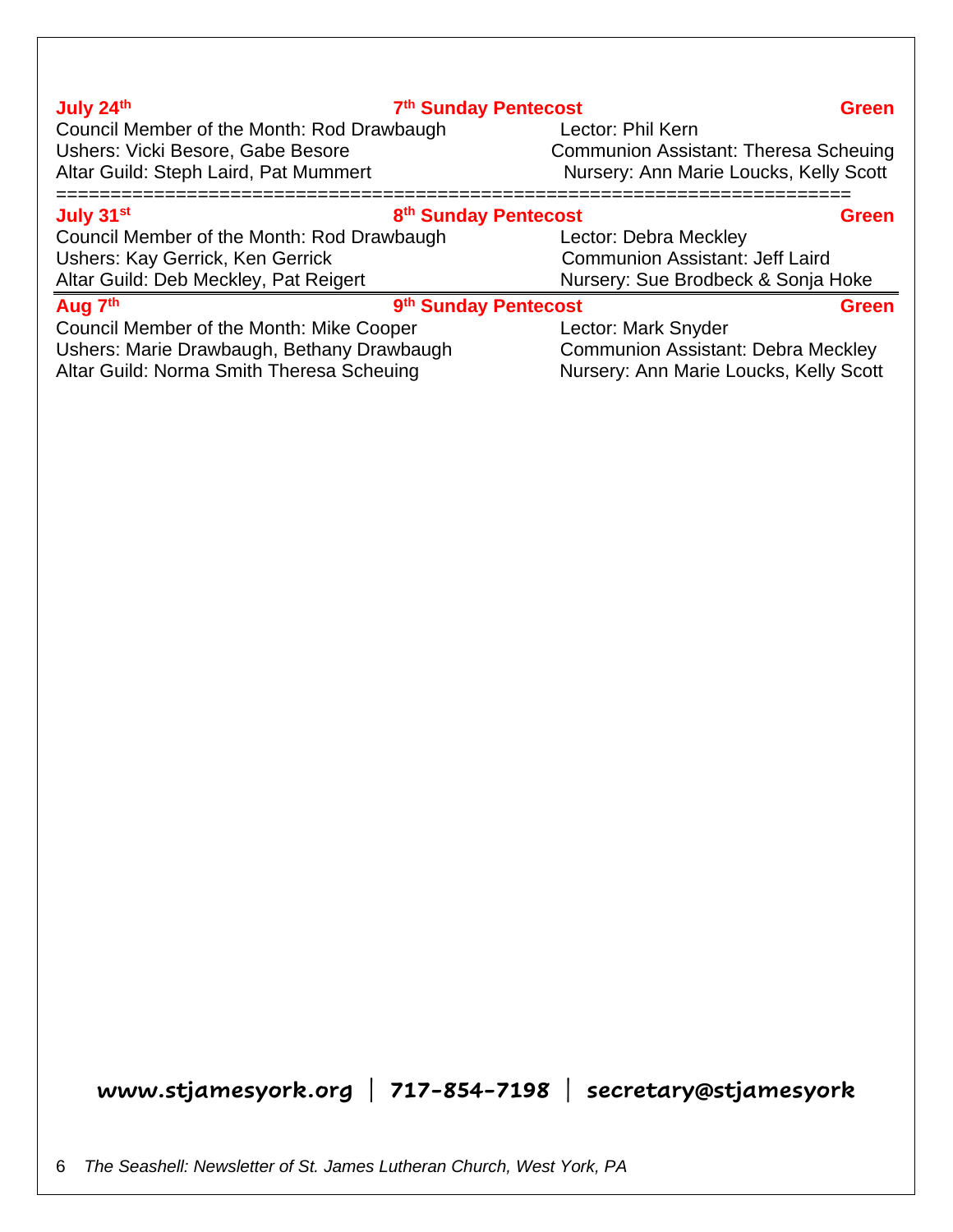| June 2022 at St. James Ev. Lutheran Church-West York, PA                                                                        |                                                                                 |                                                                 |                                                                           |                                                                              |              |                         |
|---------------------------------------------------------------------------------------------------------------------------------|---------------------------------------------------------------------------------|-----------------------------------------------------------------|---------------------------------------------------------------------------|------------------------------------------------------------------------------|--------------|-------------------------|
| Sunday                                                                                                                          | Monday                                                                          | <b>Tuesday</b>                                                  | Wednesday                                                                 | <b>Thursday</b>                                                              | Friday       | Saturday                |
|                                                                                                                                 |                                                                                 |                                                                 | $\mathbf{1}$<br><u><sup>≞</sup>Leah</u><br>Strathmeyer<br><b>Birthday</b> | $\overline{2}$<br>Sr Group 11:30<br><b>Choir</b><br><b>Rehearsal</b>         | $\mathbf{3}$ | $\overline{\mathbf{4}}$ |
| <b>5 Day Of Pentecost</b><br>9AM Worship/Comm<br>10:15 Sunday School<br>Eleanor Hied,<br><b>Madison Heid</b><br><b>Birthday</b> | <b>6 Bible Study</b><br>6pm                                                     | $7 \triangleq$ Cindy<br>Rutkowski<br><b>Birthday</b>            | 8 Church<br>Garden Night<br>5:30p.m.                                      | 9<br><b>Choir</b><br><b>Rehearsal</b>                                        | 10           | 11                      |
| <b>12 The Holy Trinity</b><br>9AM Worship/Comm<br>10:15 Sunday School                                                           | 13 Bible<br><b>Study 6pm</b><br><b>Example 1</b><br>Rinehart<br><b>Birthday</b> | 14                                                              | 15                                                                        | 16<br><b>Choir</b><br><b>Rehearsal</b>                                       | 17           | 18                      |
| 19 2 <sup>nd</sup> Sunday<br><b>Pentecost</b><br>9AM Worship/Comm<br>10:15 Sunday School                                        | <b>20 VBS</b><br>6pm-8:30pm<br><b>Bible Study</b><br>6pm                        | <b>21 VBS</b><br>6pm-830pm<br>James Schroyer<br><b>Birthday</b> | <b>22 VBS</b><br>6pm-8:30pm                                               | <b>23 VBS</b><br>6pm-8:30pm<br>Ann Bridge<br><b>Birthday</b><br><b>Choir</b> | 24           | 25                      |
|                                                                                                                                 |                                                                                 |                                                                 |                                                                           | <b>Dohooreal</b>                                                             |              |                         |
| 26 3rd Sunday<br><b>Pentecost</b><br>9AM Worship/Comm<br>10:15 Sunday School                                                    | 27 Bible<br><b>Study 6pm</b>                                                    | 28                                                              | $29$ $\triangleq$ Janice<br><b>Sewell</b><br><b>Birthday</b>              | $30$ $\triangleq$ Rod<br>Drawbaugh,                                          |              |                         |
| <b>Council Meeting</b>                                                                                                          |                                                                                 |                                                                 |                                                                           | <b>Choir</b><br><b>Rehearsal</b>                                             |              |                         |
|                                                                                                                                 |                                                                                 |                                                                 |                                                                           |                                                                              |              |                         |
|                                                                                                                                 | www.stjamesyork.org   717-854-7198   secretary@stjamesyork                      |                                                                 |                                                                           |                                                                              |              |                         |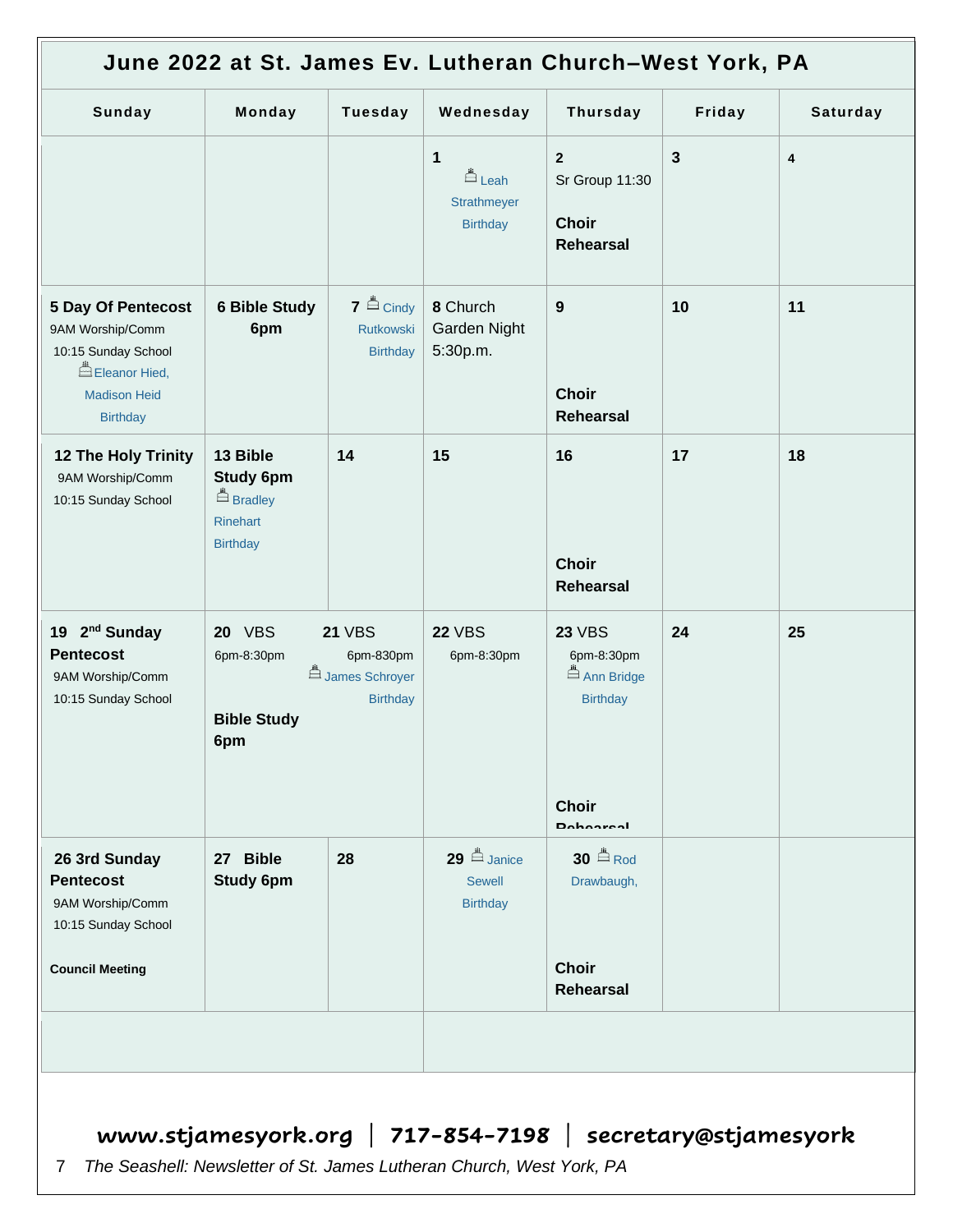| July 2022 at St. James Ev. Lutheran Church-West York, PA                                                                                                      |                                    |                |                                                              |                                                    |                                                                                                       |                                                    |
|---------------------------------------------------------------------------------------------------------------------------------------------------------------|------------------------------------|----------------|--------------------------------------------------------------|----------------------------------------------------|-------------------------------------------------------------------------------------------------------|----------------------------------------------------|
| Sunday                                                                                                                                                        | Monday                             | <b>Tuesday</b> | Wednesday                                                    | <b>Thursday</b>                                    | Friday                                                                                                | Saturday                                           |
|                                                                                                                                                               |                                    |                |                                                              |                                                    | 1                                                                                                     | $\overline{2}$                                     |
| 3 4th Sunday<br><b>Pentecost</b><br>9AM Worship/Comm<br>10:15 Sunday School<br>Chad Starner<br><b>Birthday</b>                                                | 4 Bible<br><b>Study 6pm</b>        | 5              | $6 \triangleq$ Andrew<br><b>Kramer</b><br><b>Birthday</b>    | $\overline{7}$<br><b>Choir</b><br><b>Rehearsal</b> | 8                                                                                                     | $9 \triangleq$ Sherri Jennings<br><b>Birthday</b>  |
| 10 5 <sup>th</sup> Sunday<br><b>Pentecost</b><br>9AM Worship/Comm<br>10:15 Sunday School                                                                      | 11 Bible<br><b>Study 6pm</b>       | 12             | 13                                                           | 14<br><b>Choir</b><br><b>Rehearsal</b>             | 15 $\triangle$ Bethany<br>Drawbaugh,<br>Kenneth Gerrick,<br><b>Tim Strathmeyer</b><br><b>Birthday</b> | 16                                                 |
| 17 6th Sunday<br><b>Pentecost</b><br>9AM Worship/Comm<br>10:15 Sunday School                                                                                  | 18<br>19<br><b>Bible Study 6pm</b> |                | 20                                                           | 21<br><b>Choir</b><br>Rehearsal                    | 22                                                                                                    | 23 <sup>El</sup> Charlotte<br><b>Hoke Birthday</b> |
| 24 7th Sunday<br><b>Pentecost</b><br>9AM Worship/Comm<br>10:15 Sunday School<br>Debra Meckley,<br>Donna Jo Orris,<br><b>Colleen Snyder</b><br><b>Birthday</b> | 25 Bible<br><b>Study 6pm</b>       | 26             | $27 \n\triangle$ Kelly Jo<br><b>Scott</b><br><b>Birthday</b> | 28<br><b>Choir</b><br><b>Rehearsal</b>             | $29$ $\triangleq$ Shirley<br>Trout<br><b>Birthday</b>                                                 | 30                                                 |
| 31 8th Sunday Pentecost<br>9AM Worship/Comm<br>10:15 Sunday School                                                                                            |                                    |                |                                                              |                                                    |                                                                                                       |                                                    |